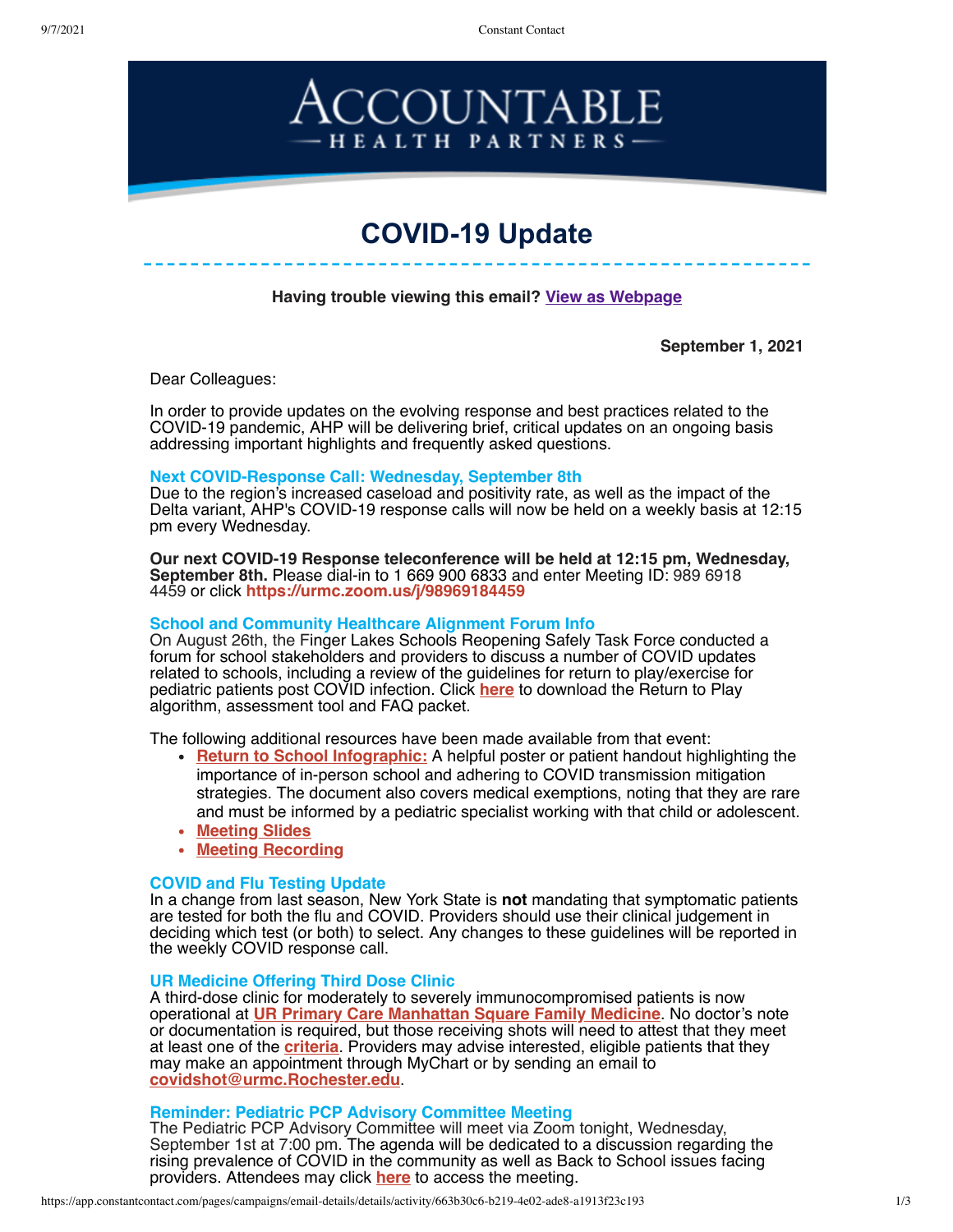**Next Behavioral Health Call - Tuesday, September 7th, 12:15 to 1:00 pm**

Join the AHP Behavioral Health team as well as members from our pharmacy, care management and social work teams every Tuesday from 12:15 pm – 1:00 pm via Zoom and/or phone for just in-time, virtual consultation support for the behavioral health needs of both your pediatric and adult patients.

Users have two options for participation:

- Phone only: Dial 1 (646) 876-9923, enter Meeting ID 92843450755 and Password 702578
- Computer: Click the link below which has the password embedded **[https://urmc.zoom.us/j/92843450755pwd=c2UxS0FJM3lSUXRVRXE5](https://urldefense.proofpoint.com/v2/url?u=https-3A__urmc.zoom.us_j_92843450755-3Fpwd-3Dc2UxS0FJM3lSUXRVRXE5bTlBNmV5dz09&d=DwMFaQ&c=4sF48jRmVAe_CH-k9mXYXEGfSnM3bY53YSKuLUQRxhA&r=OOjhaJdYW-v7Hk2vsseKQju6oXTF3VGRYLmMyMNHGyg&m=HG7X4C3xkEs5dTtk_dtQcOAjo5WH7lVDPE6FGlM5toM&s=gAlBaQid5-Shuw8ONv8b1---39xFekYnsdxAlK7ItSs&e=) bTlBNmV5dz09**

We continue to partner with Dr. Mendoza and County Health Department officials on preparedness and response protocols and will convey information as it becomes available.

Thank you for your continued collaboration in this important public health endeavor.

All the best,



**[J. Chad Teeters, MD](mailto:john_teeters@urmc.rochester.edu)** Executive Medical Director



**[LJ Shipley, MD](mailto:Laura_shipley@urmc.rochester.edu)** Pediatric Medical Director



**[Renée Sutton](mailto:renee_sutton@urmc.rochester.edu)** Senior Director, Provider Relations

# **Practice Resources on ahpnetwork.com**

**[Daily Updates Archive](https://ahpnetwork.com/category/news/covid-19/daily-updates/) [Clinical Resources Archive](https://ahpnetwork.com/category/news/covid-19/clinical-resources/) [Behavioral Health Archive](https://ahpnetwork.com/category/news/covid-19/behavioral-health/) [Pediatric Resources Archive](https://ahpnetwork.com/category/news/covid-19/covid-pediatrics/)** **[Patient Resources Archive](https://ahpnetwork.com/category/news/covid-19/patient-resources/)**

**[Business Resources Archive](https://ahpnetwork.com/category/news/covid-19/business-resources/)**

**[Payer Information Archive](https://ahpnetwork.com/category/news/covid-19/payer-information/)**

**[Telemedicine Resources Archive](https://ahpnetwork.com/category/news/covid-19/telemedicine-resources/)**

**[COVID Pharmacy Archive](https://ahpnetwork.com/category/news/covid-19/pharmacy/)**

**[Back to School Archive](https://ahpnetwork.com/category/news/covid-19/covid-pediatrics/covid-return-to-school/)**

**COVID-19 Resource Links**

#### **[Golisano Children's Hospital Coronavirus Information for Families](https://www.urmc.rochester.edu/childrens-hospital/coronavirus-information-for-families.aspx)**

Project Teach: Seven Ways to Support Kids and Teens Through the Coronavirus Pandemic, **in [English](https://www.mghclaycenter.org/hot-topics/7-ways-to-support-kids-and-teens-through-the-coronavirus-pandemic/)** and **[Spanish](https://www.mghclaycenter.org/hot-topics/7-maneras-de-apoyar-a-ninos-y-adolescentes-durante-la-pandemia-del-coronavirus/)**